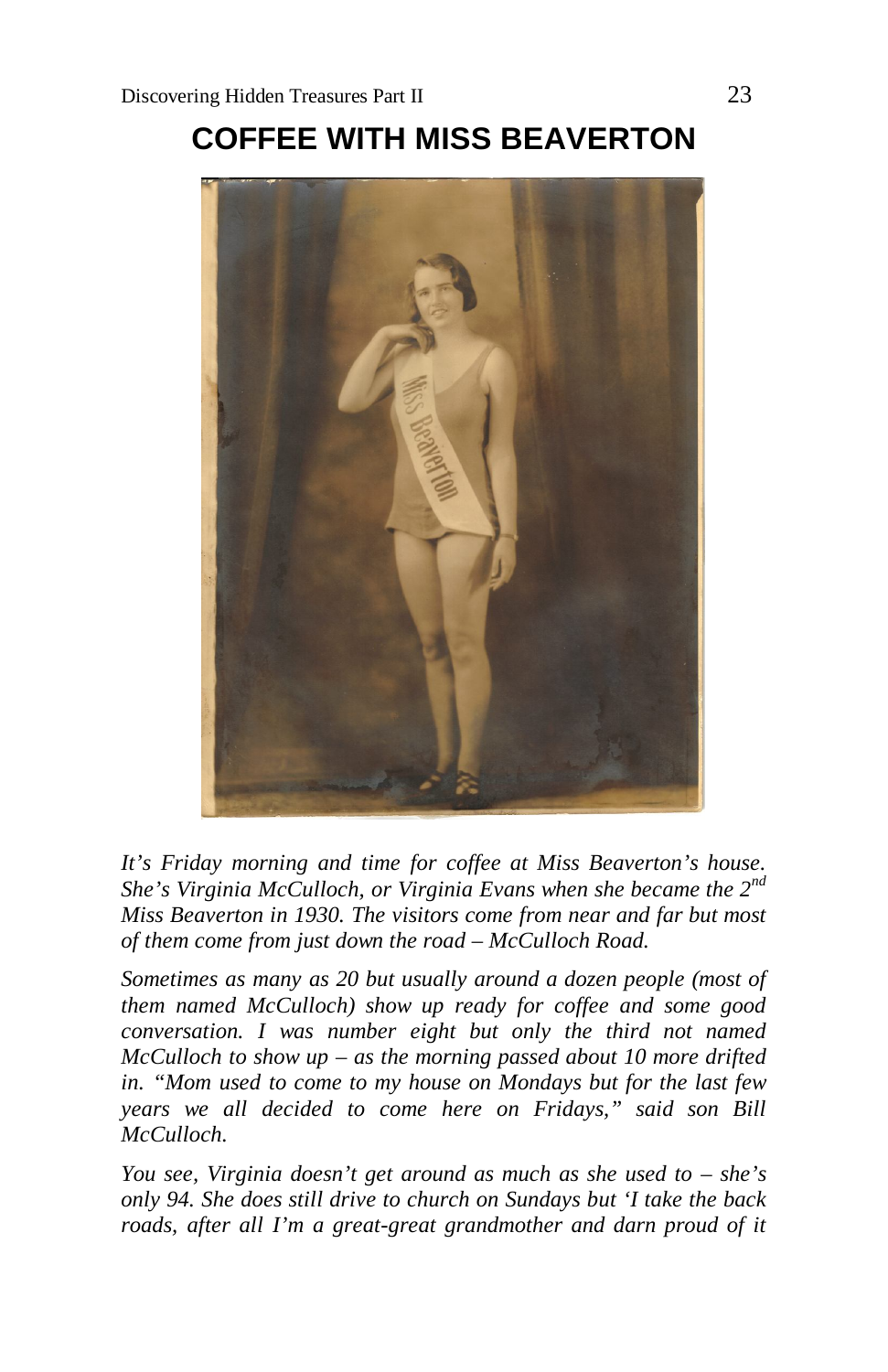*too!' She continued, 'I never really felt old until someone pointed out my son was a great-grandfather. Then I thought I was old.'*

*Every year Beaverton has a 50-year high school class reunion and all graduates from previous 50+ classes are invited. Virginia goes every year along with her 5 sons – the sixth, Bill, will be eligible in a few years.*

*Virginia Evans moved here with her parents, five brothers and a sister from central Ohio in 1915 when she was two years old. Her father, Allison Campbell Pennington Evans (for obvious reasons known as ACP) bought 80 acres of stumps on Lyle Rd. and eventually started farming sugar beets.*

*Yes, there was a town of Lyle just down the road, which was a growing town at the time with a store, a school and a sawmill. The railroad stopped in Lyle from Coleman on its way to Beaverton and the first community project started by the Evans family was to build a church.*

*Kids had simple ways to entertain themselves back then. For her first eight years of education Virginia went to the Lyle School. They rolled a hoop with a stick, used the railroad tracks as their balance beam and played pom-pom pullaway in the schoolyard.*

*As a freshman her older brother Sandy drove her to Beaverton High School in the family Model T Ford. ACP was instrumental in helping ensure that Virginia was riding a school bus by her junior year, making the Beaverton Consolidated School District one of the first to offer busing to rural students.*

*Then in 1930 Virginia won the Miss Beaverton contest in its second year. Those good looks genetics obviously run in the family because in addition to her winning the pageant a niece, grand-niece, great grandniece and granddaughter have also been crowned Miss Beaverton.* 

*Shortly after graduation she married one of the local boys, Willis McCulloch II, who in 1933 was named the National Future Farmer of America. Right about that time Virginia started working in the family business, the McCulloch Riverside Dairy, wrapping and delivering one-pound blocks of butter. She did that for seven years until they closed in 1940. During that period, she got something new – a Social Security number. It isn't a single digit but it does have a few 3's in it.*

*Most people start thinking about retirement after a half-century but not this woman. After her daughter graduated from high school, Virginia at age 58 went off to college to become a hearing technician. When Willis decided to retire from the rigors of farming, they took up skiing.*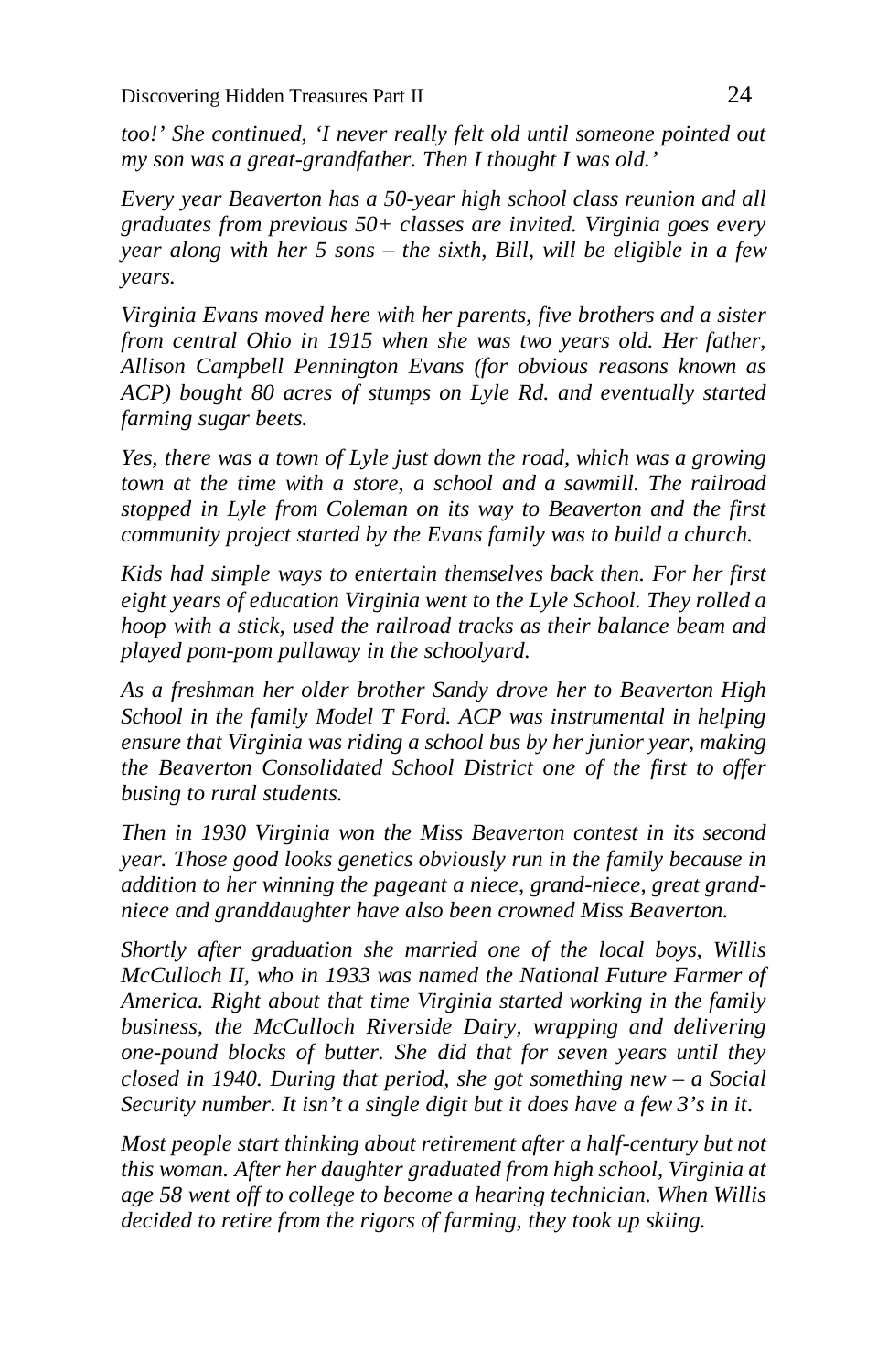*So with my cup of coffee, sitting next to Willis McCulloch the fifth, surrounded by her sons, daughter, grandchildren and a few greats thrown in, I had a chat with Miss Beaverton.*

## **ROR: Is it true your father didn't approve of your bathing suit in the Miss Beaverton contest?**

**Virginia:** Oh my, that's true. He didn't take to modern dress very well. I don't know what he'd do today (a son says in the background, 'he'd die a happy man!'). My father turned his head when I came out with my suit on. L.J. Budge who had a drugstore got the town involved in a statewide water carnival and that's how the Miss Beaverton pageant started.

## **ROR: You married Willis in 1932. How did you meet him?**

**Virginia:** He quit school after the  $8<sup>th</sup>$  grade because he was going to farm the homestead. His father was already 70 and thought he was getting too old to farm. The Ag teacher talked Willis into going to high school. Willis had big shoulders and big arms and I thought he was very handsome and brawny. He was a great football player too.

## **ROR: He was a pretty good farmer also…**

**Virginia:** Yes, after we were married he was chosen the State farmer and National Future Farmer of America. He went to St. Louis, Missouri to get his certificate. That was the first time he'd ever been out of Michigan.

## **ROR: What is the first movie you remember going to?**

**Virginia:** I remember going to Gladwin to see Dr. Jeckyl and Mr. Hyde (1931) – it was SO creepy, YOU'D remember that one! I wasn't allowed to go to dances because they had *alcohol* there! But my parents thought it was ok to go to the movies.

## **ROR: I've heard from a reliable source that you worked for a bootlegger. Is that true?**

**Virginia:** Well, yes I guess so. It was during Prohibition and this fella came around to buy frogs to sell to restaurants. We'd catch'em and put'em in our stockings. He'd buy them from us and put them in a box and go down to the train station in Lyle but in the bottom of the box he had jars of moonshine (liquor). Everybody seemed to know about it but he got away with it for quite a few years. I guess people liked his frog legs (laughing).

## **ROR: What do you remember about the Depression?**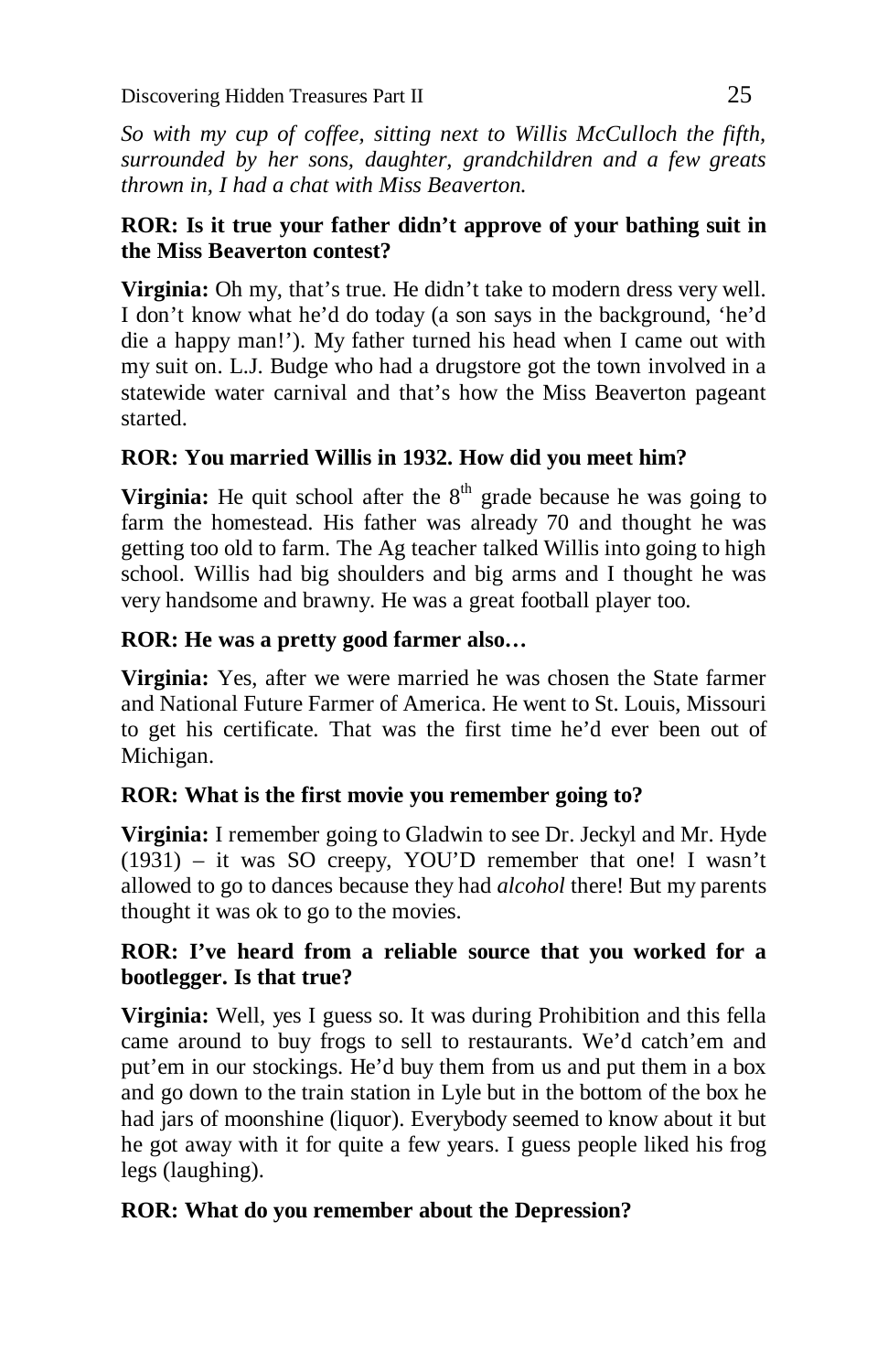**Virginia:** My father bought me two housedresses for one dollar. People wouldn't believe that today. They wonder why I save everything and don't want to throw things away. There's some use for just about everything.

#### **ROR: You've seen some big changes over the years. What are the biggest changes you've seen?**

**Virginia:** Well, we went from buggies to cars before I went to high school. There was the man in the moon and then they put a man ON the moon when I went to college but that was quite a few years later. I'd say the biggest change would be in the roads. I remember the first time we drove to visit relatives in Ohio. We got up at 3:00 a.m. and got down there by suppertime. My dad got a list of towns and when we drove into one we'd stop and ask directions to the next one. We had no maps. I'll never forget we stopped at a place where they were building something and a carpenter drew a map on a block of wood for us.

#### **ROR: What are your first recollections of Christmas?**

**Virginia:** My favorite Christmas, I must have been about seven when we got up and looked for the presents under the tree. There all wrapped up in the chair was my new baby brother. I got a nice big doll that year for Christmas but I didn't pay much attention to it because I had a REAL baby to look after.

#### **ROR: When did you get your first TV?**

**Virginia:** We got a TV in the late 40's from my sister-in-law. She married a doctor and we got one of their old TVs. We watched Amos & Andy and I remember watching Queen Elizabeth's wedding (1947) – that was a big thrill.

#### **ROR: You're a mother, a grandmother, a great grandmother and a great-great grandmother. So how many McCullochs are out there?**

**Virginia:** Well, I had seven children (six boys and a girl). I've got 17 grandchildren and 16 great-great grandchildren but I'm really not sure about the ones in between (there's 30 great grandchildren, we counted'em up). Not too bad from one marriage (57 years). Willis was my one and probably I'm guessing at my age, my only one for me (laughing). Oh, I've lived an interesting life and am very proud of my family. It's all happened so fast…